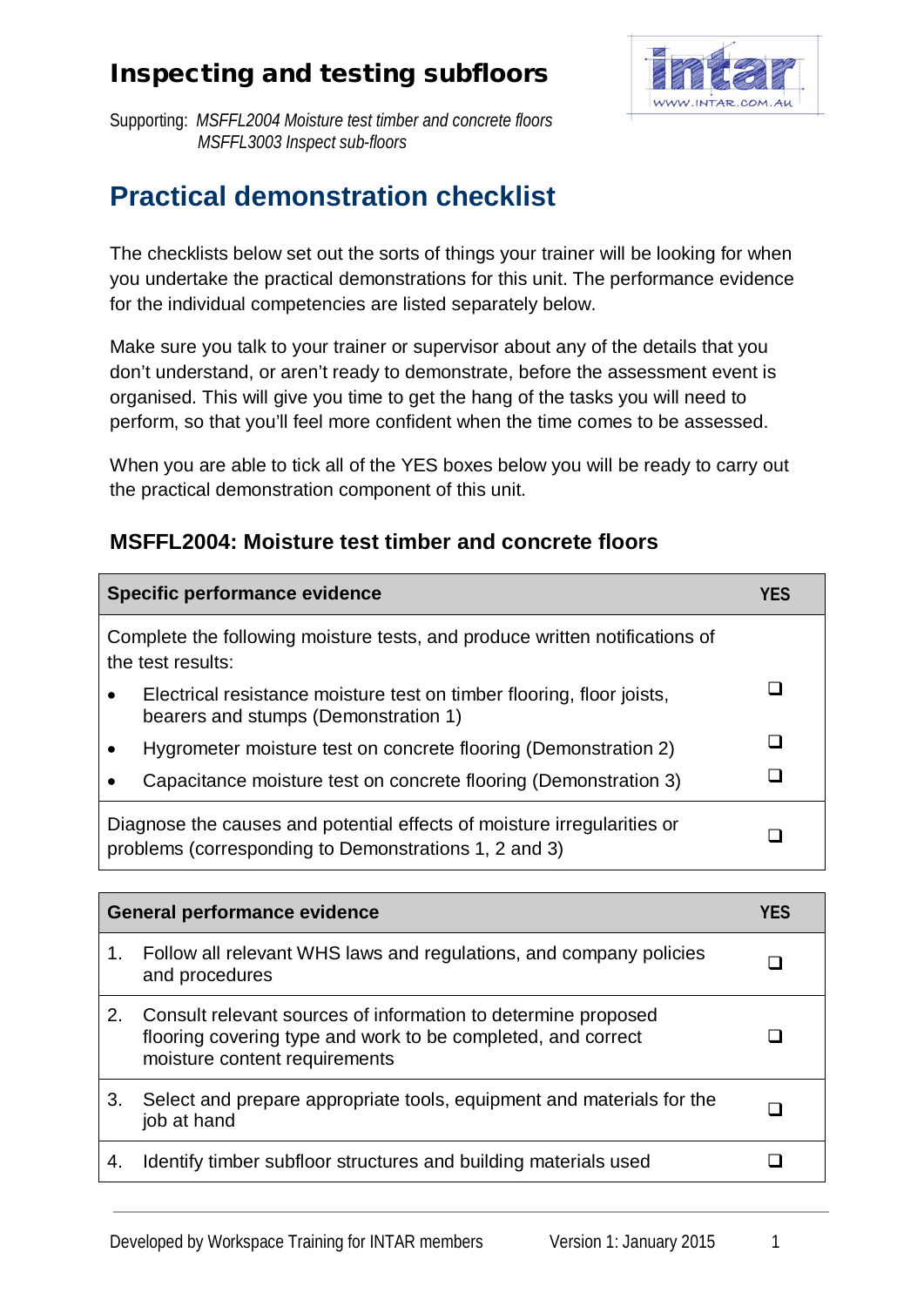| 5. | Inspect timber flooring to identify potential moisture content problems                                                                 |  |
|----|-----------------------------------------------------------------------------------------------------------------------------------------|--|
| 6. | Inspect ventilation flow and note any irregularities                                                                                    |  |
| 7. | Inspect timber floor joists, bearers and stumps to identify moisture<br>content problems                                                |  |
| 8. | Carry out moisture content tests of timber flooring, joists, bearers and<br>stumps in accordance with the relevant Australian Standards |  |
| 9. | Identify concrete subfloor structures and building materials used                                                                       |  |
|    | 10. Inspect concrete floor to identify potential moisture content problems                                                              |  |
|    | 11. Carry out moisture content tests of the concrete floor in accordance<br>with the relevant Australian Standards                      |  |
|    | 12. Document the moisture test results in accordance with Australian<br><b>Standards</b>                                                |  |
|    | 13. Put copies on file and send copies to appropriate personnel,<br>according to workplace procedures                                   |  |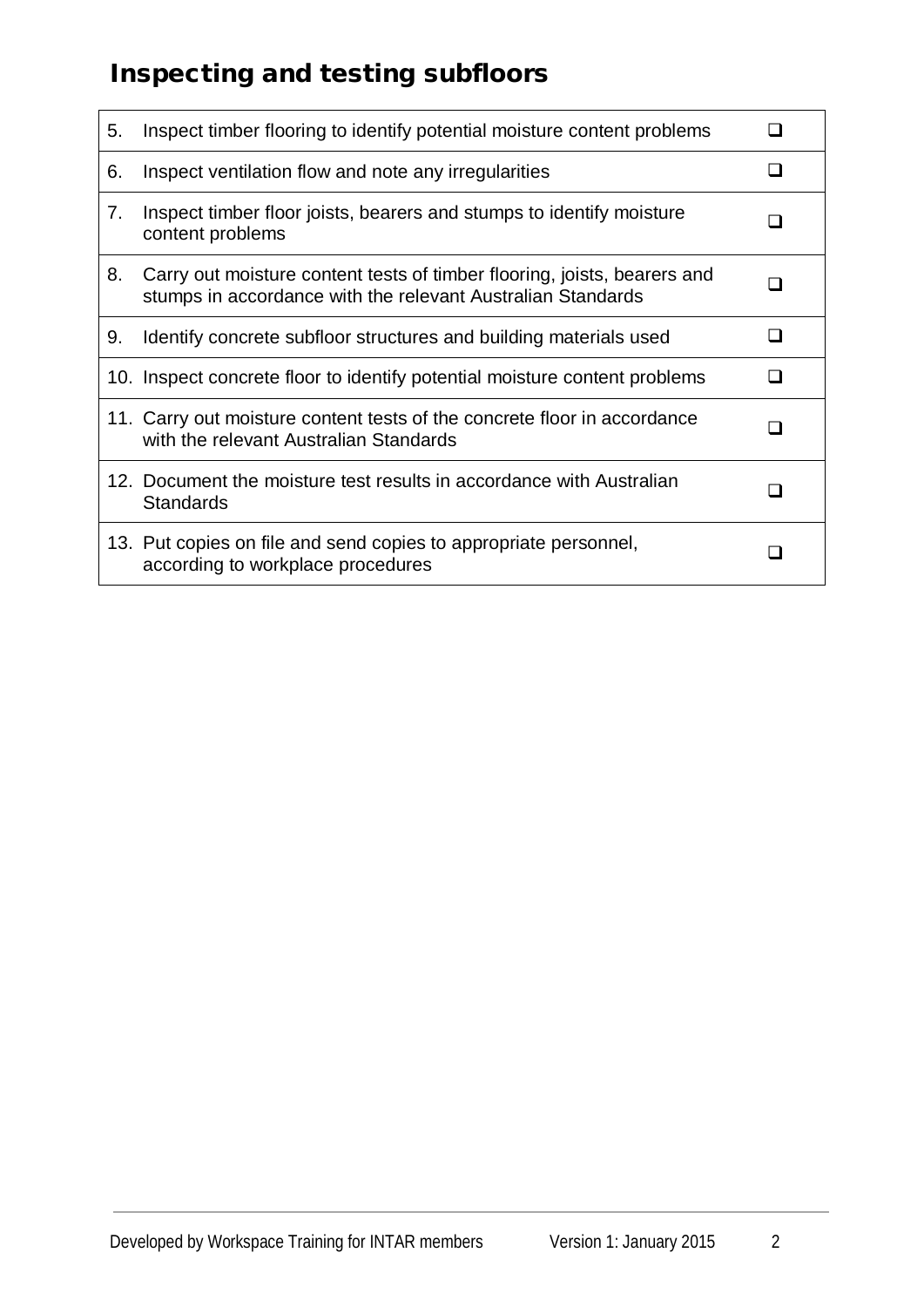#### **MSFFL3003: Inspect subfloors**

| Specific performance evidence                                            | YFS |
|--------------------------------------------------------------------------|-----|
| Complete the following inspections, and produce written notifications of |     |
| the findings:                                                            |     |
| Inspection of a timber subfloor (Inspection 1)                           |     |
| Inspection of a concrete subfloor (Inspection 2)                         |     |

| <b>General performance evidence</b> |                                                                                                                                                                | <b>YES</b>     |
|-------------------------------------|----------------------------------------------------------------------------------------------------------------------------------------------------------------|----------------|
| 1.                                  | Follow all relevant WHS laws and regulations, and company policies<br>and procedures                                                                           | $\Box$         |
| 2.                                  | Consult relevant sources of information to determine proposed<br>flooring covering type and work to be completed, and correct<br>moisture content requirements | $\blacksquare$ |
| 3.                                  | Select and prepare appropriate tools, equipment and materials for the<br>job at hand                                                                           | ❏              |
| 4.                                  | Identify timber floor and subfloor structures and building materials<br>used                                                                                   | ◻              |
| 5.                                  | Check datum lines, floor levels, falls, dips, finished floor heights and<br>door clearances                                                                    | $\Box$         |
| 6.                                  | Carry out timber moisture testing in accordance with the Australian<br><b>Standards</b>                                                                        | $\Box$         |
| 7.                                  | Inspect timber subfloor to identify irregularities                                                                                                             | ❏              |
| 8.                                  | Inspect ventilation flow and note any irregularities                                                                                                           | ❏              |
| 9.                                  | Inspect timber floor joists, bearers and stumps to identify irregularities                                                                                     | ❏              |
|                                     | 10. Identify concrete floor and subfloor structures and building materials<br>used                                                                             | ◻              |
|                                     | 11. Check datum lines, floor levels, falls and dips on the concrete floor                                                                                      | $\Box$         |
|                                     | 12. Carry out concrete moisture testing in accordance with the Australian<br><b>Standards</b>                                                                  | ❏              |
|                                     | 13. Inspect concrete subfloor to identify irregularities                                                                                                       | ❏              |
|                                     | 14. Inspect expansion joints to ensure they are clean and unobstructed                                                                                         | ❏              |
|                                     | 15. Document the inspection findings in accordance with workplace                                                                                              | ❏              |